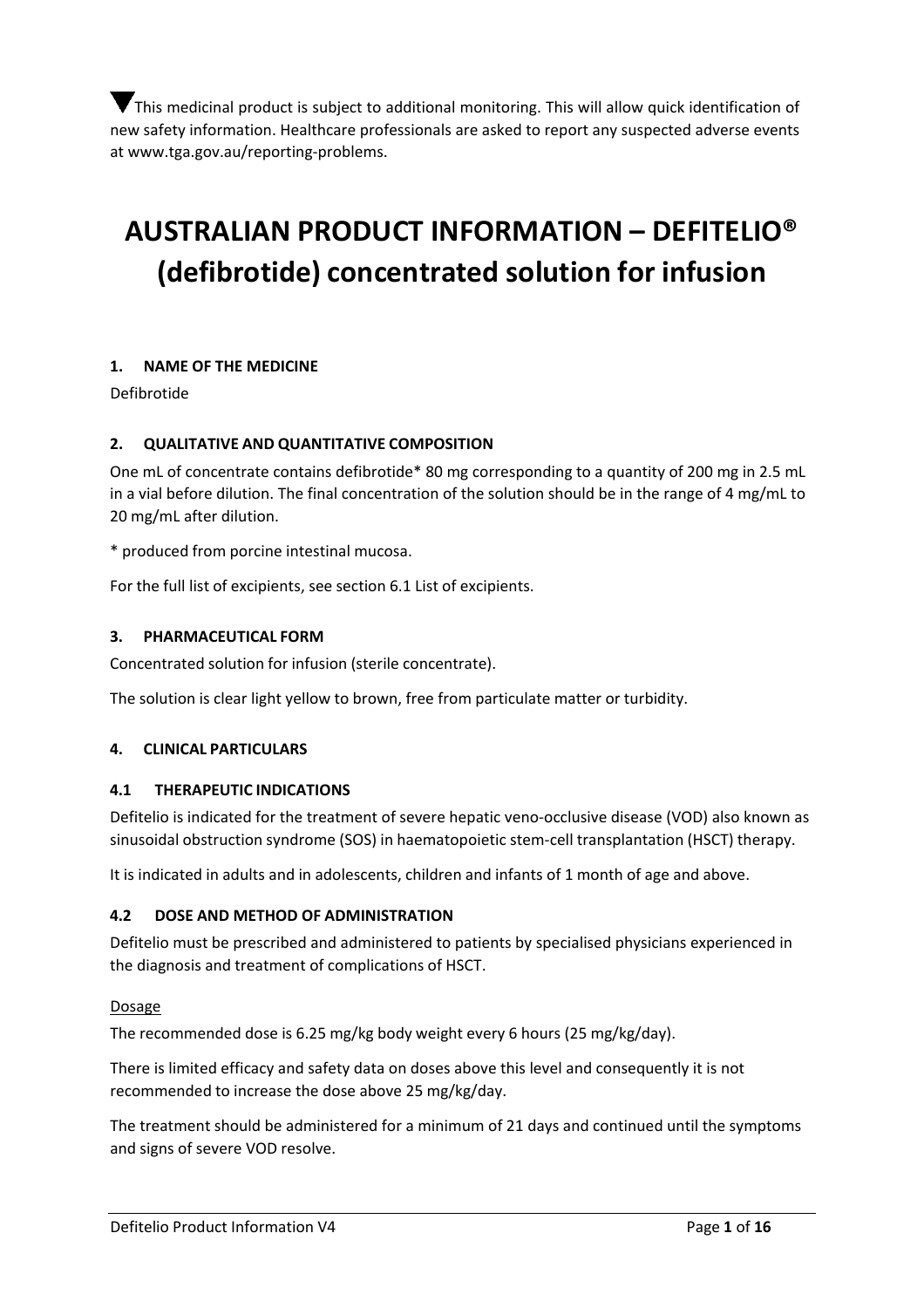# Dose adjustment

# *Renal impairment*

Dose adjustment is not required for patients with renal impairment or who are on intermittent haemodialysis (see section 5.2 Pharmacokinetic properties – Special populations).

## *Hepatic impairment*

No formal pharmacokinetic studies have been performed in patients with hepatic impairment; however, the medicinal product has been used in clinical trials of patients developing hepatic impairment without dose adjustment with no safety issues identified. No dose adjustment is therefore recommended but careful monitoring of patients should be undertaken (see section 5.2 Pharmacokinetic properties – Special populations).

# *Paediatric population*

The recommended dose for children aged 1 month and above to 18 years is the same mg/kg dose as for adults i.e. 6.25 mg/kg body weight every 6 hours.

The safety and efficacy of defibrotide in children aged less than 1 month have not yet been established. No data are available. The use of Defitelio in children aged less than one month is not recommended.

## Method of administration

Defitelio is for intravenous use. It is administered by intravenous infusion, over two hours.

Defitelio should always be diluted prior to use. It can be diluted with 5% glucose solution for infusion or sodium chloride 9 mg/mL (0.9%) solution for infusion (see section 6.3 for concentration range and stability of the diluted solution), to a suitable concentration to permit infusion over 2 hours. The total volume of infusion should be determined based on the individual patient's weight. The final concentration of Defitelio should be in the range of 4 mg/mL to 20 mg/mL.

Vials are intended for a single use and unused solution from a single dose must be discarded (see section 6.6 Special precautions for disposal)

The concentrated solution for infusion must be diluted using aseptic technique.

# Preparation of Defitelio (use aseptic technique):

- 1. The total dose and thereby, the total volume of infusion and the total number of vials to be diluted should be determined based on the individual patient's weight. The final concentration of Defitelio should be in the concentration range of 4 mg/mL – 20 mg/mL (see section 6.3 Shelf life).
- 2. Before dilution, each vial should be inspected for particles. If particles are observed and/or the liquid in the vial is not clear, the vial must not be used.
- 3. The required volume from the Defitelio vials should be withdrawn and combined.
- 4. A volume of the sodium chloride 9 mg/mL (0.9%) solution for infusion or glucose 5% solution for infusion from the infusion bag, equal to the total volume of Defitelio concentrated solution to be added, should be withdrawn and discarded.
- 5. The combined volumes of Defitelio should be added to the sodium chloride 9 mg/mL (0.9%) solution for infusion or glucose 5% solution for infusion.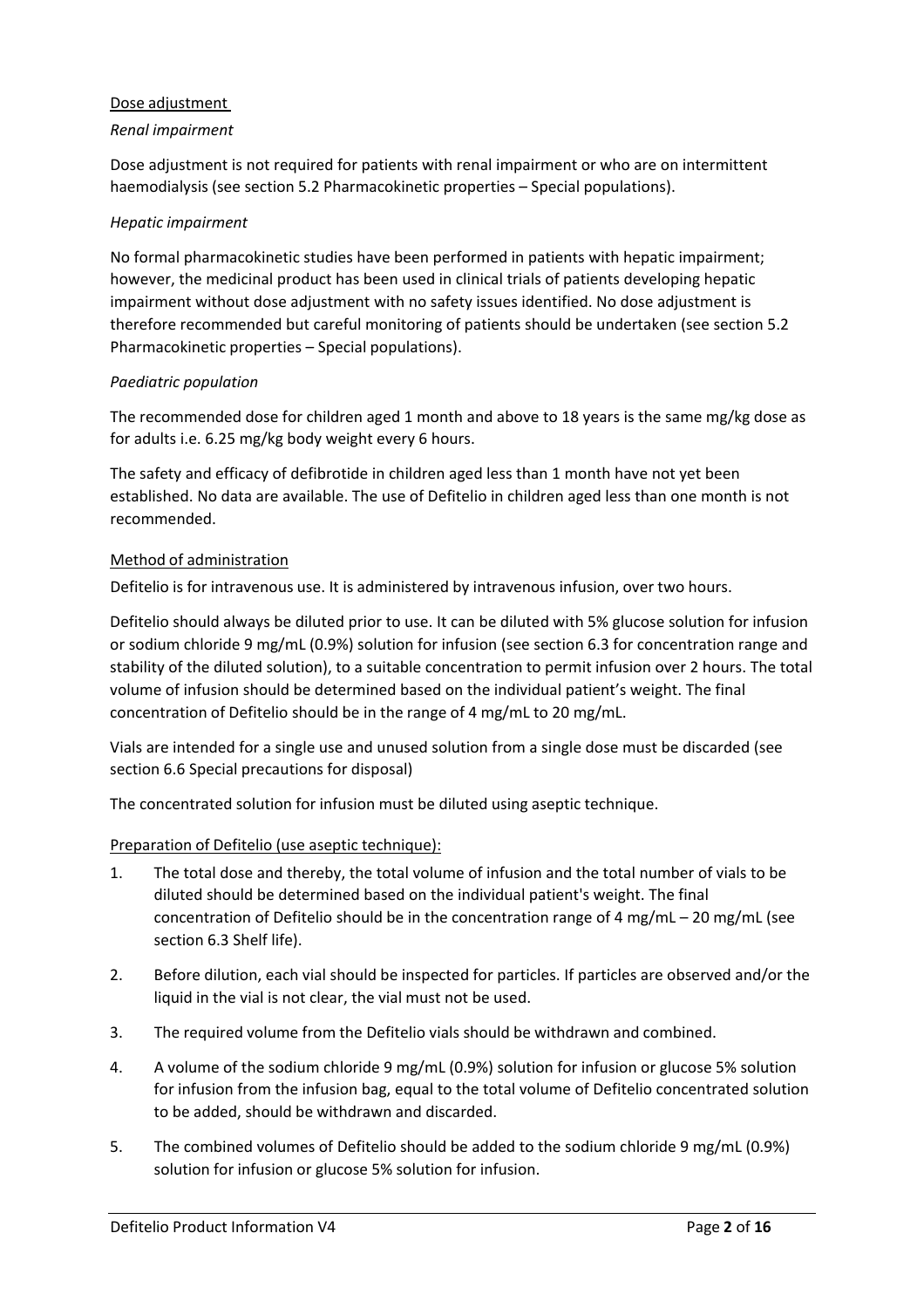- 6. The solution for infusion should be mixed gently.
- 7. Prior to use the solution should be visually inspected for particulate matter. Only clear solutions without visible particles should be used. Depending on the type and amount of diluent the colour of the diluted solution may vary from colourless to light yellow. It is recommended that the diluted Defitelio solution be administered to patients using an infusion set equipped with a 0.2 μm in-line filter.
- 8. After the infusion is complete, the intravenous line should be flushed with sodium chloride 9 mg/mL (0.9%) solution for infusion or glucose 5% solution for infusion.
- 9. Administer Defitelio as described above. Do not co-administer other drugs through the same intravenous line.

# **4.3 CONTRAINDICATIONS**

- Hypersensitivity to the active substance or to any of the excipients listed in section 6.1 List of excipients
- − Concomitant use of thrombolytic therapy (e.g. t-PA) (see section 4.5 Interactions with other medicines and other forms of interaction).

# **4.4 SPECIAL WARNINGS AND PRECAUTIONS FOR USE**

In order to improve the traceability of biological medicinal products, the name and the batch number of the administered product should be clearly recorded in the patient file.

# **Haemorrhage**

Use of medicines that increase the risk of haemorrhage within 24 hours of Defitelio administration (within 12 hours in the case of unfractionated heparin) is not recommended.

Concomitant systemic anticoagulant therapy (e.g. heparin, warfarin, direct thrombin inhibitors and direct factor Xa inhibitors) (see section 4.5 Interactions with other medicines and other forms of interaction), except for routine maintenance or reopening of central venous line, requires careful monitoring. Consideration should be given to discontinuation of Defitelio during use of such therapy.

Medicines that affect platelet aggregation (e.g. non–steroidal anti-inflammatory agents) should be administered with care, under close medical supervision, during Defitelio administration.

In patients who have or develop clinically significant acute bleeding requiring blood transfusion, Defitelio is not recommended or should be discontinued. Temporary discontinuation of Defitelio is recommended in patients who undergo surgery or invasive procedures at significant risk of major bleeding.

# Hemodynamic Instability

Administration of defibrotide to patients who have haemodynamic instability, defined as inability to maintain mean arterial pressure with single pressor support, is not recommended.

# Bolus administration

A bolus administration of Defitelio may cause flushing or a sensation of "generalised heat". Bolus administration of Defitelio is not recommended.

This medicinal product contains 20.4 mg sodium per vial.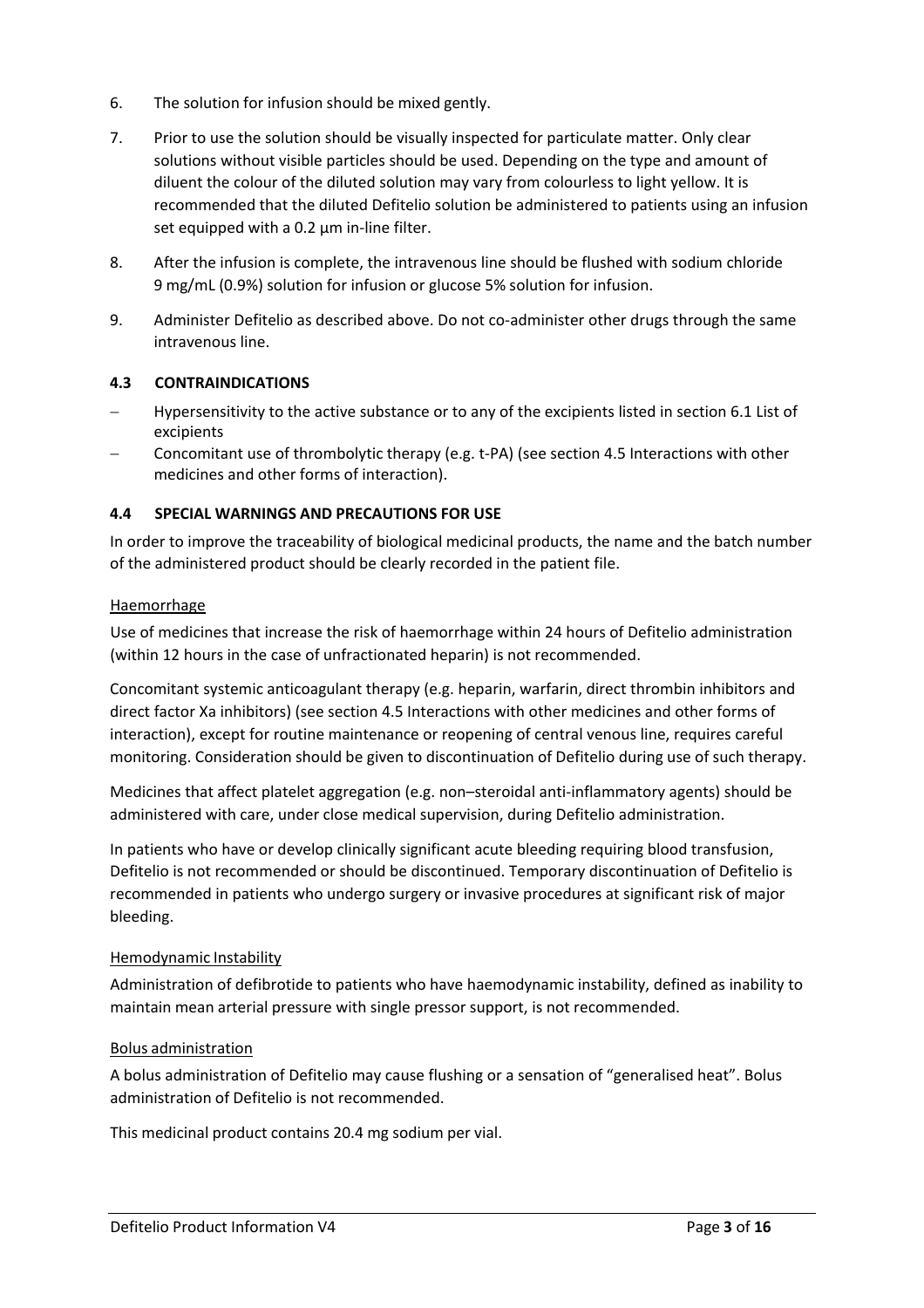# Use in the elderly

Clinical studies of Defitelio did not include sufficient numbers of subjects aged 65 and over to determine whether they respond differently from younger subjects. Other reported clinical experience has not identified differences in responses between the elderly and younger patients.

# Paediatric use

Defitelio is indicated for the use in adolescents, children and infants of 1 month of age and above (see section 4.8 Adverse effects (undesirable effects) – Paediatric population). The use of Defitelio in children aged less than one month is not recommended.

# Effects on laboratory tests

There were no safety concerns for Defitelio revealed from clinical laboratory results. Changes in laboratory values were generally consistent with underlying disease and veno-occlusive disease diagnosis.

# **4.5 INTERACTION WITH OTHER MEDICINES AND OTHER FORMS OF INTERACTION**

## Potential interactions with recombinant t-PA

In a mouse model of thromboembolism, recombinant t-PA potentiated the antithrombotic effect of defibrotide when given intravenously and thus co-administration may present an increased risk of haemorrhage and is contraindicated (see section 4.3 Contraindications).

## Potential interactions with antithrombotic fibrinolytic agents

Defibrotide has a profibrinolytic effect (see section 5.1 Pharmacodynamic properties – Mechanism of action) and this may potentially enhance the activity of antithrombotic/fibrinolytic medicinal products.

There is currently no reported experience in patients on the concomitant treatment with Low Molecular Weight Heparins (LMWHs), warfarin or the concomitant treatment with direct thrombin inhibitors (e.g., dabigatran etexilate) or direct Factor Xa inhibitors (e.g., rivaroxaban and apixaban). Therefore, the use of defibrotide with antithrombotic/fibrinolytic medicinal products is not recommended.

However, if used, in exceptional cases, caution should be exercised by closely monitoring the coagulation parameters (see section 4.4 Special warnings and precautions for use – Haemorrhage).

#### Potential interactions with other medicinal products

Defibrotide does not inhibit or induce CYP450s (see section 5.2 Pharmacokinetic properties – Metabolism).

#### **4.6 FERTILITY, PREGNANCY AND LACTATION**

#### Contraception in males and females

Effective contraception is required for patients and partners of patients during exposure to Defitelio and for one week subsequent to discontinuation.

# Effects on fertility

There are no studies investigating the effects of defibrotide on human fertility.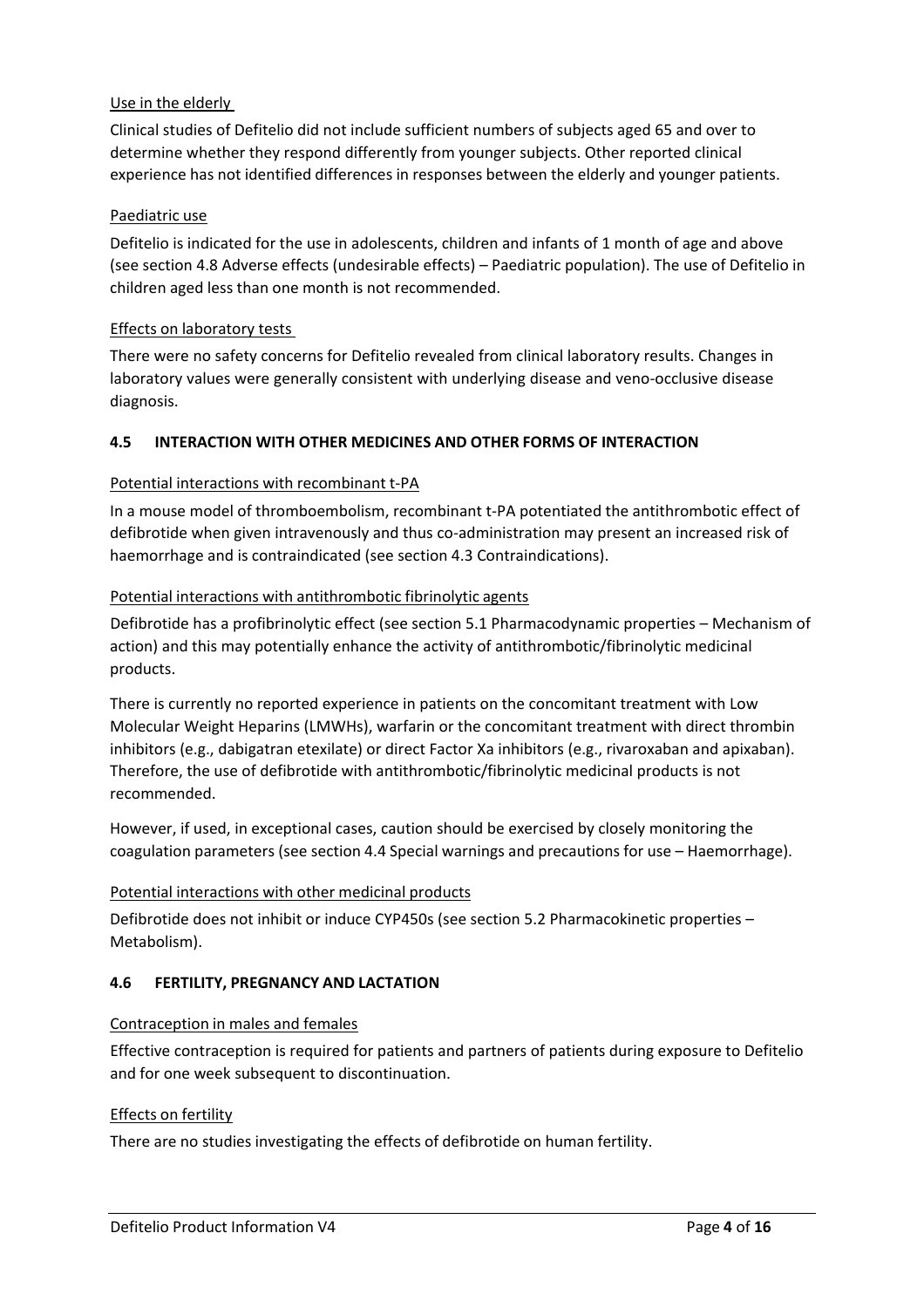Animal studies of fertility were not conducted with defibrotide administered by the intravenous route. In repeat dose general toxicology studies, when defibrotide was administered intravenously to rats and dogs for up to 13 weeks, there were no effects on male or female reproductive organs.

# Use in pregnancy

# **Category D**

There are no studies using defibrotide in pregnant women. Embryo-fetal developmental toxicology studies in pregnant rats and rabbits of defibrotide doses close to the recommended therapeutic human dose, revealed a high rate of haemorrhagic abortion when infused intravenously over two hours at all dose levels tested. Due to this maternal toxicity, no conclusion can be drawn regarding the effects of defibrotide on embryo-fetal development. PAI-2 is known to be uniquely up-regulated in the placenta.

Defitelio should not be used during pregnancy unless the clinical condition of the woman requires treatment with Defitelio.

# Use in lactation

It is not known whether defibrotide is excreted in human milk. Considering the nature of the medicinal product, a risk to the newborns/infants is not expected. Defitelio may be used during breastfeeding.

# **4.7 EFFECTS ON ABILITY TO DRIVE AND USE MACHINES**

Defitelio has no or negligible influence on the ability to drive and operate machines. However, patients would not be expected to drive or operate machinery due to the nature of the underlying disease.

# **4.8 ADVERSE EFFECTS (UNDESIRABLE EFFECTS)**

# Clinical Trial Experience

The safety assessment of Defitelio is based on pooled data from 176 subjects in the pivotal treatment study and the dose finding study. The overall incidence of adverse events was similar in the defibrotide treatment group and in the historical control group. The safety data from pooled data are supported and confirmed with data from the completed Treatment-IND study and postmarketing experience.

Table 1 describes adverse events that occurred at a rate of more than 5% in either the treatment group or the historical control group in the defibrotide 25 mg/kg/day pooled data.

# **Table 1: Treatment-Emergent Adverse Events Reported in > 5% of Subjects in Either the Pooled Data (defibrotide 25 mg/kg/day) or Historical Control in Patients with Severe VOD Post-HSCT**

| <b>System Organ Class</b> | Defibrotide 25 mg/kg/day | <b>Historical Control</b> |
|---------------------------|--------------------------|---------------------------|
| <b>Preferred Term</b>     | $(N=176)$                | $(N=32)$                  |
|                           | Number (%) of patients   |                           |
| At least 1 TEAE           | 169 (96.0)               | 32 (100.0)                |
| Hypotension               | 65 (36.9)                | 16(50.0)                  |
| Diarrhoea                 | 43 (24.4)                | 12 (37.5)                 |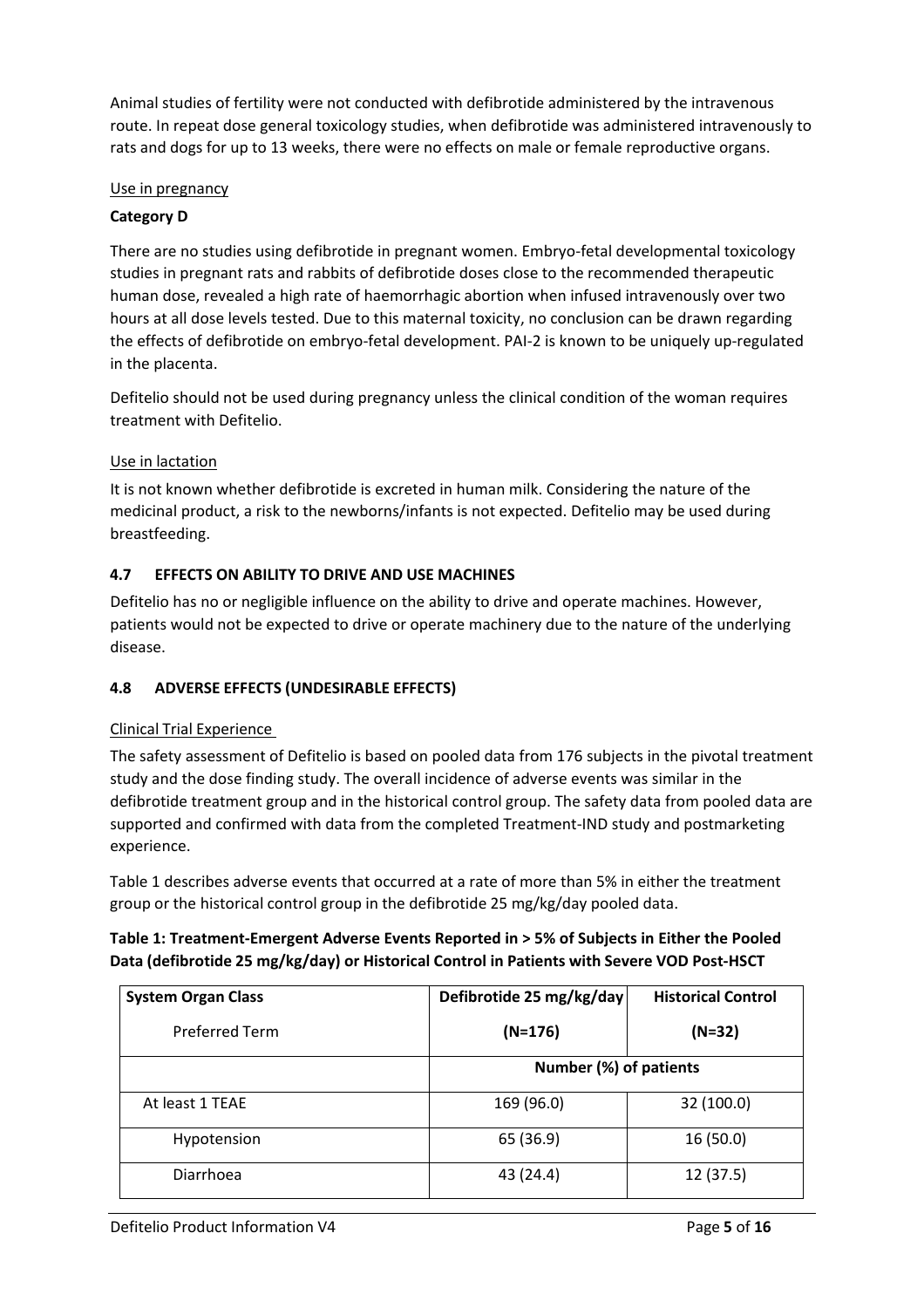| Multi-organ failure            | 38 (21.6) | 3(9.4)      |
|--------------------------------|-----------|-------------|
| Veno-occlusive liver disease   | 32 (18.2) | 2(6.3)      |
| Vomiting                       | 31(17.6)  | 8(25.0)     |
| Renal failure                  | 29 (16.5) | 1(3.1)      |
| Nausea                         | 28 (15.9) | 10(31.3)    |
| Epistaxis                      | 24 (13.6) | 5(15.6)     |
| Respiratory failure            | 20(11.4)  | 4(12.5)     |
| Pyrexia                        | 17(9.7)   | 9(28.1)     |
| Hypertension                   | 17(9.7)   | 1(3.1)      |
| Hypoxia                        | 17(9.7)   | $\mathbf 0$ |
| Agitation                      | 15(8.5)   | 9(28.1)     |
| Haematuria                     | 15(8.5)   | 5(15.6)     |
| Pulmonary alveolar haemorrhage | 15(8.5)   | 5(15.6)     |
| Gastrointestinal haemorrhage   | 15(8.5)   | 3(9.4)      |
| Confusional state              | 13(7.4)   | 5(15.6)     |
| Peripheral oedema              | 13(7.4)   | 4(12.5)     |
| Exfoliative rash               | 13(7.4)   | $\mathbf 0$ |
| Pleural effusion               | 12(6.8)   | 6(18.8)     |
| Sepsis                         | 12(6.8)   | 2(6.3)      |
| Abdominal pain                 | 11(6.3)   | 7(21.9)     |
| Conjunctival haemorrhage       | 11(6.3)   | 3(9.4)      |
| Graft versus host disease      | 11(6.3)   | 2(6.3)      |
| Decubitus ulcer                | 11(6.3)   | 1(3.1)      |
| Sinus tachycardia              | 11(6.3)   | 1(3.1)      |
| Tachycardia                    | 10(5.7)   | 14 (43.8)   |
| Oedema                         | 10(5.7)   | 7(21.9)     |
| Bradycardia                    | 10(5.7)   | 6(18.8)     |
| Cough                          | 10(5.7)   | 3(9.4)      |
| Post procedural haemorrhage    | 10(5.7)   | 1(3.1)      |
| Catheter site haemorrhage      | 10(5.7)   | 0           |
| Lung infiltration              | 10(5.7)   | 0           |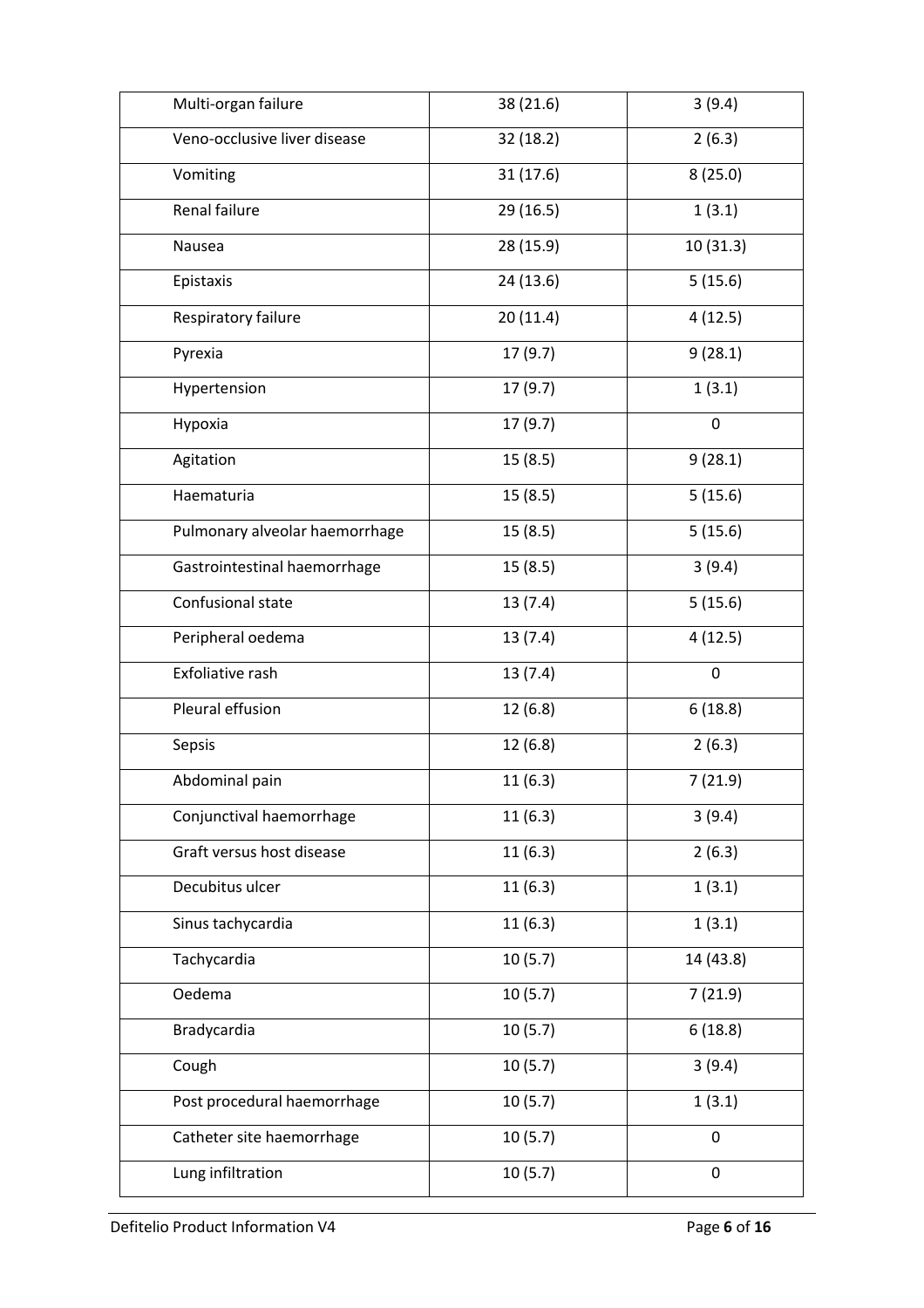| Petechiae                         | 9(5.1) | 9(28.1) |
|-----------------------------------|--------|---------|
| Haematemesis                      | 9(5.1) | 3(9.4)  |
| Mental status change              | 9(5.1) | 1(3.1)  |
| Pneumonia                         | 9(5.1) | 1(3.1)  |
| Generalised oedema                | 8(4.5) | 8(25.0) |
| Rash                              | 8(4.5) | 7(21.9) |
| Constipation                      | 8(4.5) | 5(15.6) |
| Anxiety                           | 8(4.5) | 4(12.5) |
| Blister                           | 7(4.0) | 8(25.0) |
| Graft versus host disease in skin | 7(4.0) | 5(15.6) |
| Hyperglycaemia                    | 7(4.0) | 4(12.5) |
| Convulsion                        | 7(4.0) | 3(9.4)  |
| Chills                            | 7(4.0) | 2(6.3)  |
| Back pain                         | 6(3.4) | 3(9.4)  |
| Erythema                          | 6(3.4) | 3(9.4)  |
| Pain                              | 6(3.4) | 3(9.4)  |
| Pruritus                          | 6(3.4) | 3(9.4)  |
| Tachypnoea                        | 6(3.4) | 2(6.3)  |
| Hypothermia                       | 5(2.8) | 5(15.6) |
| Dyspnoea                          | 4(2.3) | 5(15.6) |
| Tremor                            | 4(2.3) | 4(12.5) |
| Bacteraemia                       | 4(2.3) | 3(9.4)  |
| Mouth haemorrhage                 | 4(2.3) | 3(9.4)  |
| Skin disorder                     | 3(1.7) | 5(15.6) |
| Insomnia                          | 3(1.7) | 4(12.5) |
| Bladder spasm                     | 3(1.7) | 3(9.4)  |
| Hepatic failure                   | 3(1.7) | 3(9.4)  |
| Capillary leak syndrome           | 3(1.7) | 2(6.3)  |
| Cardiac arrest                    | 3(1.7) | 2(6.3)  |
| Contusion                         | 3(1.7) | 2(6.3)  |
| Rash erythematous                 | 3(1.7) | 2(6.3)  |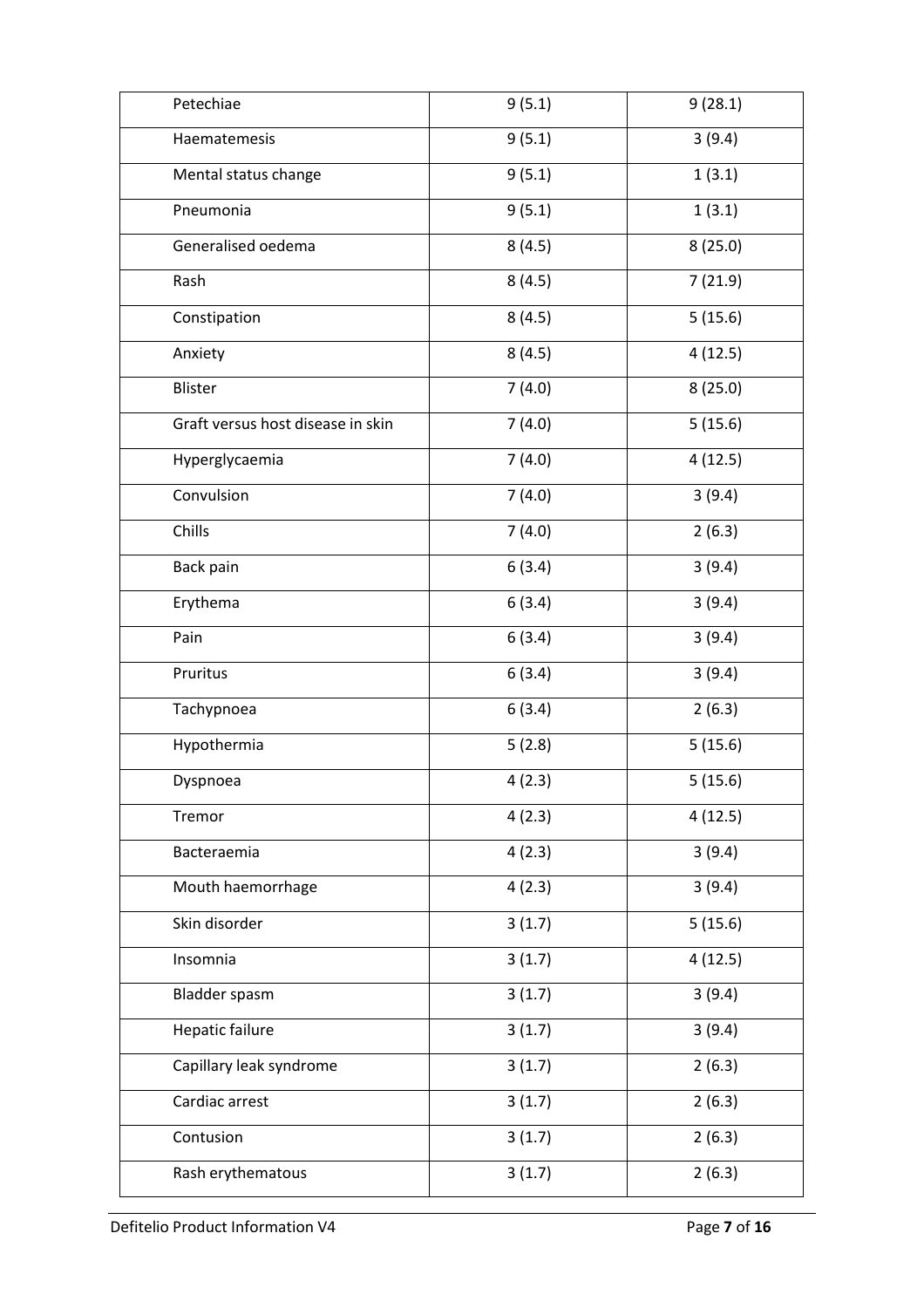| Respiratory distress                   | 3(1.7)      | 2(6.3)  |
|----------------------------------------|-------------|---------|
| Scrotal oedema                         | 3(1.7)      | 2(6.3)  |
| Septic shock                           | 3(1.7)      | 2(6.3)  |
| Alopecia                               | 2(1.1)      | 5(15.6) |
| Coagulopathy                           | 2(1.1)      | 5(15.6) |
| Lip haemorrhage                        | 2(1.1)      | 4(12.5) |
| Face oedema                            | 2(1.1)      | 3(9.4)  |
| Acidosis                               | 2(1.1)      | 2(6.3)  |
| Cardiac failure congestive             | 2(1.1)      | 2(6.3)  |
| Skin ulcer                             | 2(1.1)      | 2(6.3)  |
| Somnolence                             | 2(1.1)      | 2(6.3)  |
| Toxicity to various agents             | 2(1.1)      | 2(6.3)  |
| Rales                                  | 1(0.6)      | 6(18.8) |
| Metabolic acidosis                     | 1(0.6)      | 4(12.5) |
| Haematochezia                          | 1(0.6)      | 3(9.4)  |
| Atelectasis                            | 1(0.6)      | 2(6.3)  |
| Blood urine present                    | 1(0.6)      | 2(6.3)  |
| Graft versus host disease in intestine | 1(0.6)      | 2(6.3)  |
| Hypovolaemia                           | 1(0.6)      | 2(6.3)  |
| Irritability                           | 1(0.6)      | 2(6.3)  |
| Melaena                                | 1(0.6)      | 2(6.3)  |
| Periorbital haemorrhage                | 1(0.6)      | 2(6.3)  |
| Pneumonia aspiration                   | 1(0.6)      | 2(6.3)  |
| Sinusitis                              | 1(0.6)      | 2(6.3)  |
| Skin exfoliation                       | 1(0.6)      | 2(6.3)  |
| Fluid overload                         | $\mathbf 0$ | 5(15.6) |
| Disorientation                         | $\mathbf 0$ | 4(12.5) |
| Graft versus host disease in liver     | $\pmb{0}$   | 3(9.4)  |
| Jaundice                               | $\pmb{0}$   | 3(9.4)  |
| <b>Nasal flaring</b>                   | $\mathbf 0$ | 3(9.4)  |
| Gastrointestinal hypomotility          | $\pmb{0}$   | 2(6.3)  |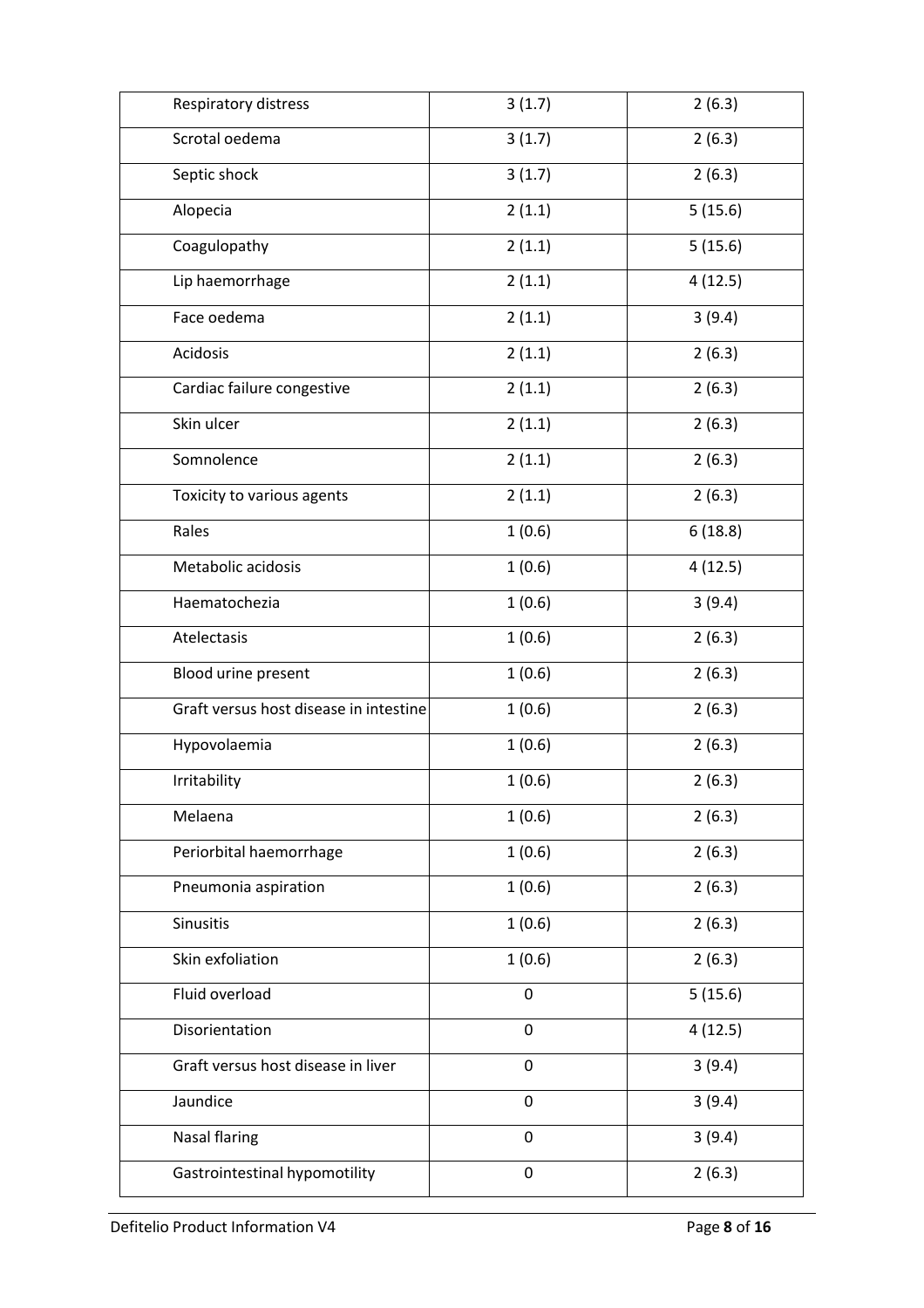| Haematocrity decreased | 2(6.3) |
|------------------------|--------|
| Hepatorenal syndrome   | 2(6.3) |
| Incontinence           | 2(6.3) |

Adverse reactions of uncommon or lower frequency observed in pivotal treatment study and dosefinding study are listed below, by system organ class and frequency. Frequencies are defined as: very common (≥1/10), common (≥1/100 to <1/10), uncommon (≥1/1,000 to <1/100), rare (≥1/10,000 to <1/1,000), very rare (<1/10,000).

List of adverse reactions of uncommon or lower frequencies in the pivotal treatment study and the dose-finding study (25 mg/kg/day) pooled data:

# *Gastrointestinal disorders:*

Uncommon: Haematemesis; Upper gastrointestinal haemorrhage; Gastric haemorrhage; Haematochezia; Melaena; Mouth haemorrhage *General disorders and administration site conditions* Uncommon: Chills; Feeling hot; Puncture site haemorrhage *Investigations* Uncommon: International normalised ratio increased *Nervous system disorders* Uncommon: Lethargy; Spinal haematoma; Subarachnoid haemorrhage; Subdural hygroma *Reproductive system and breast disorders* Uncommon: Menorrhagia *Respiratory, thoracic and mediastinal disorders* Uncommon: Haemothorax; Thoracic haemorrhage *Skin and subcutaneous tissue disorders* Uncommon: Dry skin; Pruritus generalised; Purpura; Skin haemorrhage *Vascular disorders* Uncommon: Flushing; Haemorrhage; Haematoma

# Postmarketing Experience

In addition to adverse reactions from clinical studies, the following adverse reactions were indentified during post-approval use of products containing defibrotide.

# *Immune system disorders*

Uncommon: Anaphylactic reaction, Hypersensitivity

# Paediatric population

In the treatment studies over 50% of the patients were children. In doses above the recommended dose of 25 mg/kg/day there was a higher proportion of patients with bleeding events in the high dose group but since many events occurred in the follow-up period, a clear relationship with defibrotide treatment could not be determined.

A small numerical increased incidence of fatal hemorrhagic events has been observed in pediatric subjects exposed to defibrotide at doses of 25 mg/kg/day or higher, compared to historical controls. In this treatment group, causality was difficult to determine given multiple comorbidities.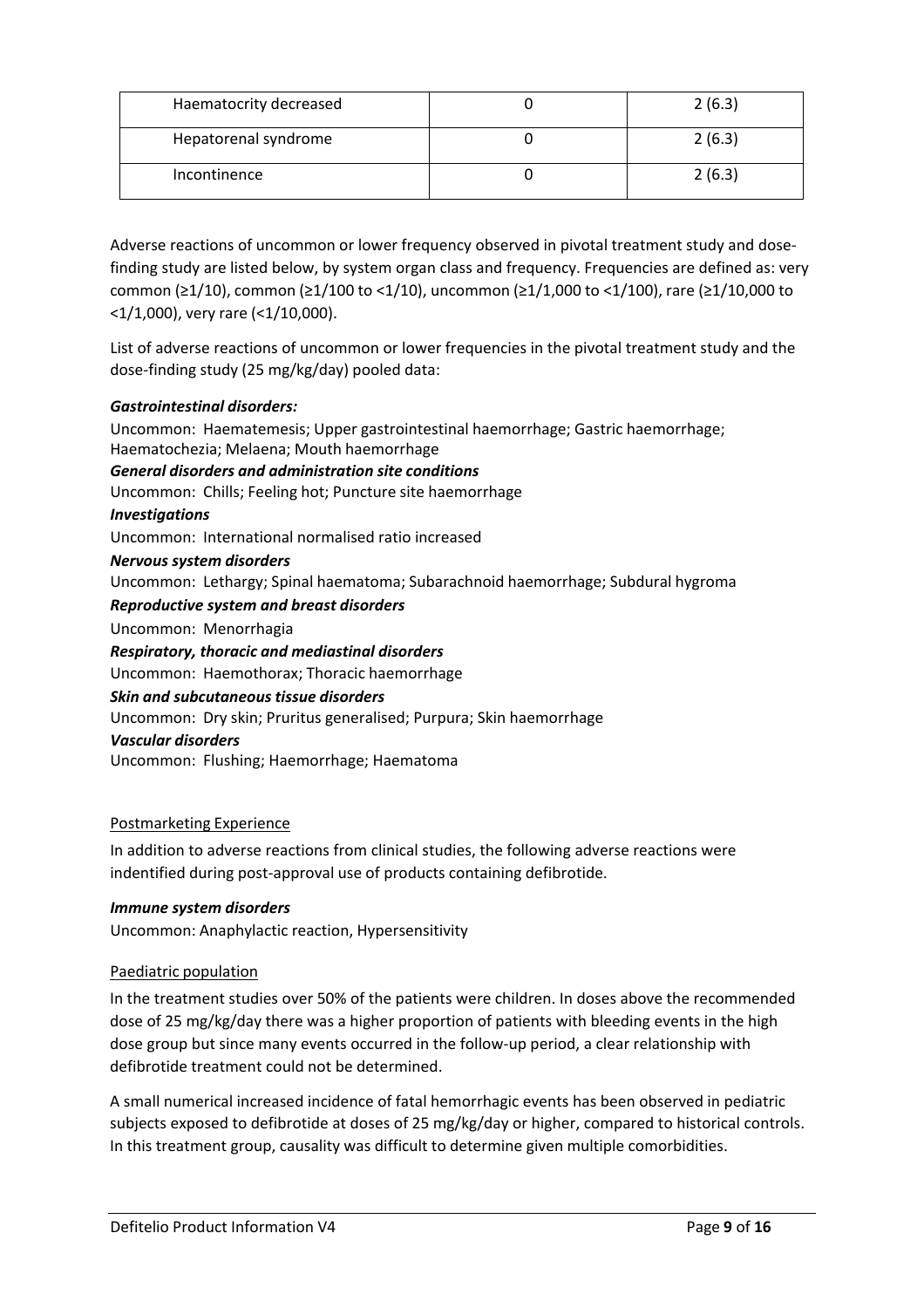The frequency nature and severity of adverse reactions in children are otherwise the same as in adults. No special precautions are indicated.

# Reporting suspected adverse reactions

Reporting suspected adverse reactions after authorization of the medicinal product is important. It allows continued monitoring of the benefit/risk balance of the medicinal product. Healthcare professionals are asked to report any suspected adverse reactions a[t www.tga.gov.au/reporting](http://www.tga.gov.au/reporting-problems)[problems.](http://www.tga.gov.au/reporting-problems)

# **4.9 OVERDOSE**

There is no specific antidote for overdose and treatment should be symptomatic. Defibrotide is not removed by dialysis (see section 5.2 Pharmacokinetic properties – Special populations – Renal impairment).

For information on the management of overdose, contact the Poisons Information Centre on 131126 (Australia).

# **5. PHARMACOLOGICAL PROPERTIES**

# **5.1 PHARMACODYNAMIC PROPERTIES**

Pharmacotherapeutic group: other antithrombotic agents; ATC code: B01AX01.

# Mechanism of action

Defibrotide is an oligonucleotide mixture with demonstrated antithrombotic, fibrinolytic, antiadhesive and anti-inflammatory actions. The mechanism of action is multifactorial. It primarily acts through reducing excessive endothelial cell (EC) activation (endothelial dysfunction), thereby modulating endothelial homeostasis and maintaining the thrombo-fibrinolytic balance. However, the exact mechanism of action of defibrotide is not fully elucidated.

Defibrotide has demonstrated antithrombotic and fibrinolytic effects *in vitro* and *in vivo* by: increasing systemic tissue factor pathway inhibitor (TFPI), tissue plasminogen activator (t-PA) and thrombomodulin (TM) expression; decreasing von Willebrand factor (vWF) and plasminogen activator inhibitor-1 (PAI-1) expression; and enhancing the enzymatic activity of plasmin to hydrolyse fibrin clots.

*In vitro* and *in vivo* studies have demonstrated that defibrotide inhibits leukocyte and platelet adhesion to endothelium by: suppressing P-selectin and vascular cell adhesion molecule-1 (VCAM)-1; interfering with lymphocyte function-associated antigen 1-intercell adhesion molecule (LFA-1-ICAM) mediated leukocyte transmigration; and increasing nitric oxide (NO), Prostaglandin I2 (PGI2) and Prostaglandin E2 (PGE2).

*In vitro* defibrotide demonstrates anti-inflammatory effects that attenuates the release and production of reactive oxygen species and inflammatory mediators such as interleukin 6, thromboxane A2, leukotriene B4 and tumour necrosis factor-α (TNF-α).

*In vitro* and *in vivo* studies have shown that defibrotide protects ECs from damage and promotes tissue homeostasis by decreasing fludarabine-mediated apoptosis of EC while maintaining its anti-leukemic effect and by inhibiting the expression of heparanase.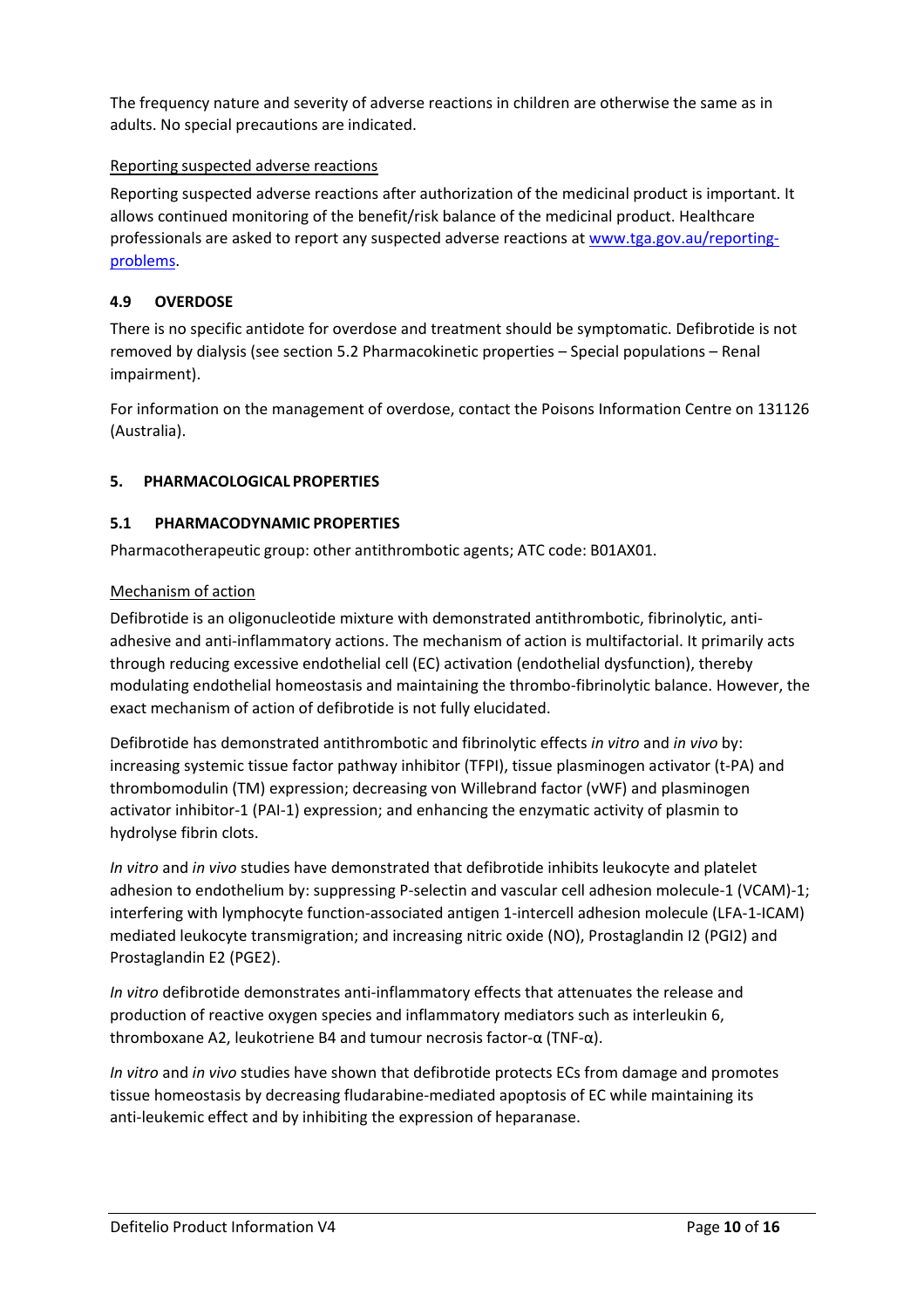# Clinical trials

The efficacy and safety of defibrotide in the treatment of severe VOD were studied in a pivotal Phase 3 historical-controlled study (2005-01). Forty-four children and 58 adult patients with severe VOD post-HSCT, were treated with Defitelio 25 mg/kg/day by intravenous infusion, and compared with 32 historical control patients. Median length of therapy in those treated with Defitelio was 22 days.

Day+100 survival rate was improved in the Defitelio group with 38.2% (39/102) of the patients surviving versus 25.0% (8/32) in the historical control group (p=0.0109). In addition, a significantly higher proportion of patients in the Defitelio treated group achieved a complete response, defined as total bilirubin less than 2 mg/dL and resolution of MOF (multiple organ failure); Day+100 complete response was 25.5% (26/102) with Defitelio versus 12.5% (4/32) in the historical control (p=0.016).

The efficacy data from this pivotal study are supported and confirmed with data from a dose-finding study (25 mg/kg arm) and the Open Label Treatment-IND study, as presented in Table 2.

|                      | <b>Historically Controlled Trial</b><br>$(25 \text{ mg/kg/day})$ |                                       |                                                | <b>Individual Studies</b>                                                           |  |
|----------------------|------------------------------------------------------------------|---------------------------------------|------------------------------------------------|-------------------------------------------------------------------------------------|--|
|                      | <b>Defibrotide</b><br>treated group<br>$N = 102$                 | <b>Historical Control</b><br>$N = 32$ | Dose-Finding<br>(25 mg/kg/day arm)<br>$N = 75$ | <b>Open Label</b><br><b>Treatment IND</b><br>$(25 \,\text{mg/kg/day})$<br>$N = 512$ |  |
| Survival             | 38.2%*                                                           | 25.0%*                                | 44.0%*                                         | 48.2%*                                                                              |  |
| by<br>Day+100        | p=0.0109                                                         |                                       |                                                |                                                                                     |  |
| Complete<br>Response | 25.5%                                                            | 12.5%                                 | 46.7%                                          | 39.3%                                                                               |  |
| by<br>Day+100        | $p = 0.0160$                                                     |                                       |                                                |                                                                                     |  |

**Table 2: Treatment Study Results: Complete Response and Survival Rate of Severe VOD at Day+100**

\*=Kaplan Meier estimates for time-to-event analysis by Day100

Outcome data available from 701 patients treated with Defitelio for VOD post-transplant in an international, open label, compassionate use program are consistent with the controlled clinical trial, with a Kaplan-Meier estimated survival at Day+100 of 57.6% in patients with VOD receiving defibrotide doses of 25 mg/kg/day.

Return of outcome data for this program was not mandated and was highly variable compared to formally conducted clinical trials.

Data derived from an independent US registry have shown a beneficial effect of Defitelio in routine clinical practice. At an interim analysis of the on-going registry, data from 96 patients with severe VOD were available.

The Day+100 all-cause mortality in patients with severe VOD who were not treated with defibrotide was 69%, and 61% in those patients who received defibrotide. These data are from an open label registry with subjects not randomised and data on dose or duration of defibrotide treatment were not collected.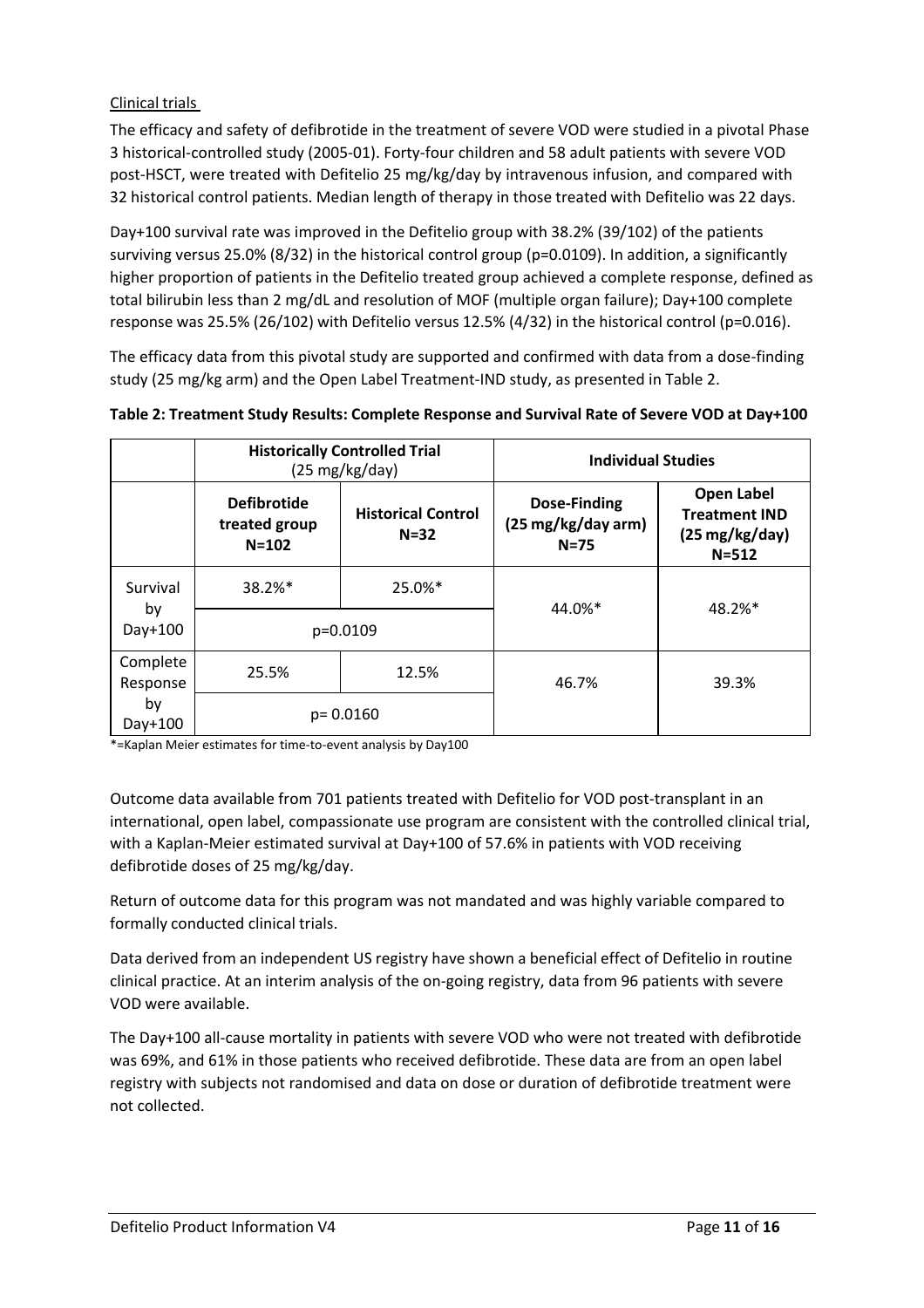Additional information is shown in the following Table 3.

## **Table 3: US Registry data**

|                          | Non-defibrotide treated | Defibrotide treated |
|--------------------------|-------------------------|---------------------|
|                          | $N=55$                  | $N = 41$            |
| Alive at Day +100        | 17 (31%)                | 16 (39%)            |
| VOD resolved by Day +100 | 16 (29%)                | 21 (51%)            |

# Paediatric population

In each of the clinical trials performed in the treatment of VOD, over 50% of patients were under the age of 18 years. Safety information in children is also available from a prevention study conducted solely in children. Safety and efficacy in children aged less than 1 month have not yet been established.

# Cardiac electrophysiology

Based on the results of the QTc study, conducted in healthy subjects at therapeutic and supra-therapeutic doses, it can be concluded that Defitelio has no significant or clinically relevant QTc-prolonging potential at doses up to 2.4 times higher than therapeutically indicated. Defitelio mightbe considered free of proarrhythmic toxicity related to QT changes.

# **5.2 PHARMACOKINETIC PROPERTIES**

#### Absorption and Distribution

Defibrotide PK parameters from patients (N=10) with severe VOD receiving 6.25 mg/kg dose and participating in PK sub-study in the dose finding study (99-118) are presented in Table 4.

# **Table 4. Defitelio pharmacokinetic parameters of patients with severe VOD following HSCT, receiving a dose of 6.25 mg/kg**

| <b>Parameter</b>        | <b>Defitelio PK parameters</b> |  |
|-------------------------|--------------------------------|--|
|                         | <b>Mean</b>                    |  |
| Kel (1/min)             | $0.0082$ <sup>#</sup>          |  |
| $T\frac{1}{2}$ (min)    | $102^{\#}$                     |  |
| Tmax (min)              | 123.5                          |  |
| Cmax $(\mu g/mL)$       | 47.3                           |  |
| $AUC$ (min- $\mu$ g/mL) | 5602.8                         |  |
| Cl (mL/min)             | $58.2$ <sup>#</sup>            |  |
| Vdss (mL)               | 8080.2#                        |  |

# N=9

Maximum plasma concentrations peak at the end of the infusion period and decline thereafter with a rapid clearance. Defitelio is undetectable in most samples by 3.5 hours after the start of the infusion.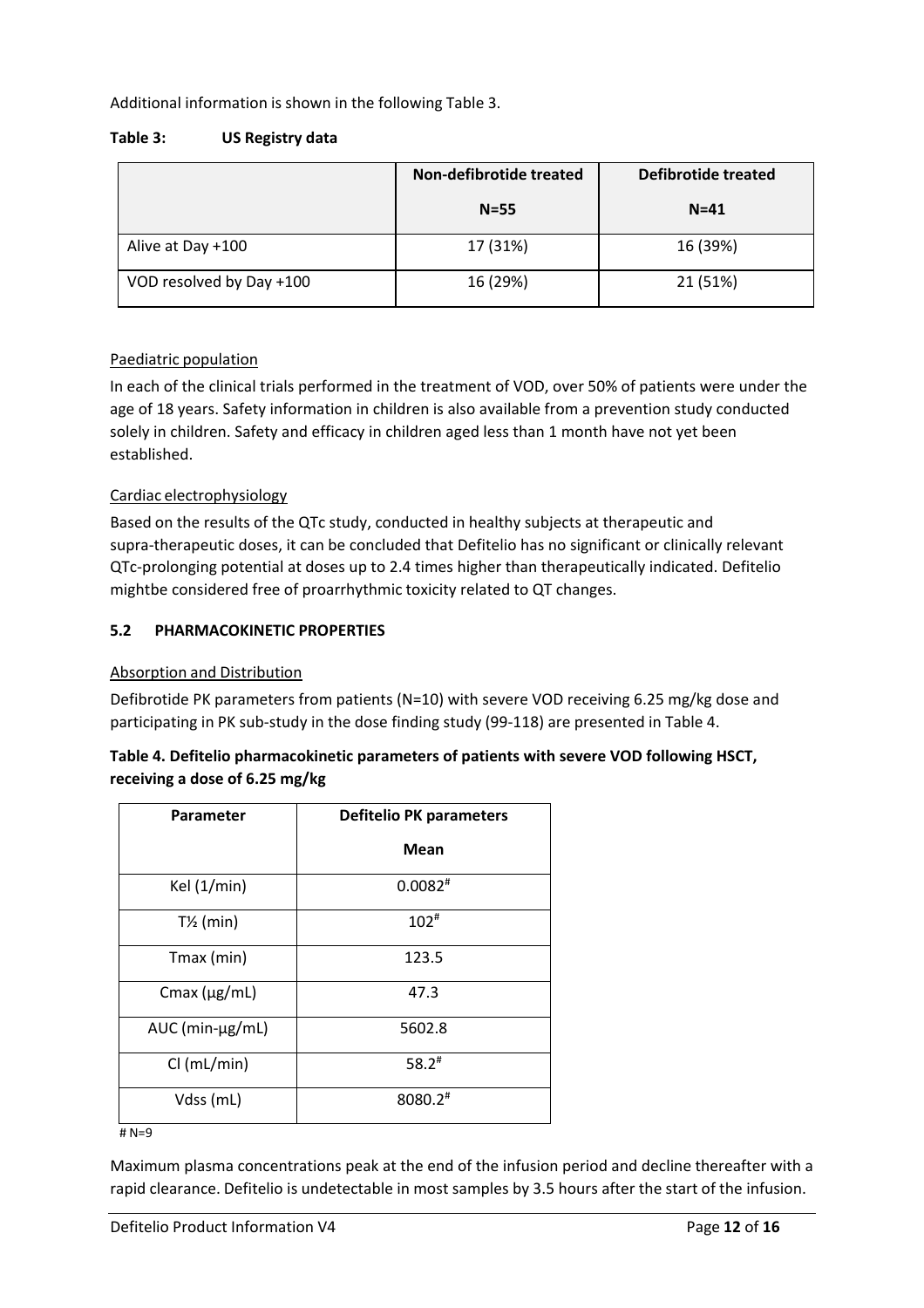Pharmacokinetic modelling simulation analysis show that Defitelio plasma concentrations do not accumulate upon multiple dose administration and with doses up to 4-fold the therapeutic dose.

Volume of distribution is around 8.1 to 9.1 L.

*In vitro* studies demonstrate that 93% of Defitelio is bound to plasma proteins.

## Metabolism

Defibrotide does not inhibit or induce CYP450s.

## Excretion

Metabolism followed by urinary excretion is likely the main route of elimination. The estimated total clearance is 3.4 to 6.1 L/h.

After administration of the therapeutic dose (6.25 mg/kg) to healthy subjects, an average of 9.48% of the total dose administered is excreted in urine as unchanged defibrotide in 24 hours, with the majority excreted during the first collection interval of 0-4 hours (approximately 98%).

#### Special populations

## *Renal impairment*

Six patients with an estimated glomerular filtration rate <30 mL/min/1.73m<sup>2</sup> (calculated using the Modification of Diet in Renal Disease equation) and not currently on dialysis were compared to 6 healthy subjects with similar baseline demographics. Defitelio 6.25 mg/kg was administered intravenously over 2 hours to subjects every 6 hours. Compared to healthy controls, subjects with renal impairment demonstrated 1.6– and 1.4-fold increases in AUC and Cmax, respectively and a half-life of about twice that of healthy subjects.

The amount of defibrotide excreted in urine over 24 hrs was about 5% of the total dose administered in those with renal impairment versus about 12% in healthy subjects.

Almost all renal excretion occurs within the first 4 hours. Accumulation of defibrotide over 4 doses was not found. Difference in exposure is not considered clinically relevant and so dose adjustment is not advised for patients with renal impairment (see section 4.2 Dose and method of administration – Renal impairment).

In a sub-study it was shown that haemodialysis did not remove defibrotide (see section 4.2 Dose and method of administration – Renal impairment)

#### *Hepatic impairment*

No formal pharmacokinetic studies have been performed in hepatic impaired patients. Defitelio has been used in clinical trials in patients with hepatic impairment without dose adjustment with no major safety issues identified (see section 4.2 Dose and method of administration – Hepatic impairment).

# **5.3 PRECLINICAL SAFETY DATA**

#### **Genotoxicity**

Non-clinical data reveal no special hazard for humans based on conventional studies of genotoxicity.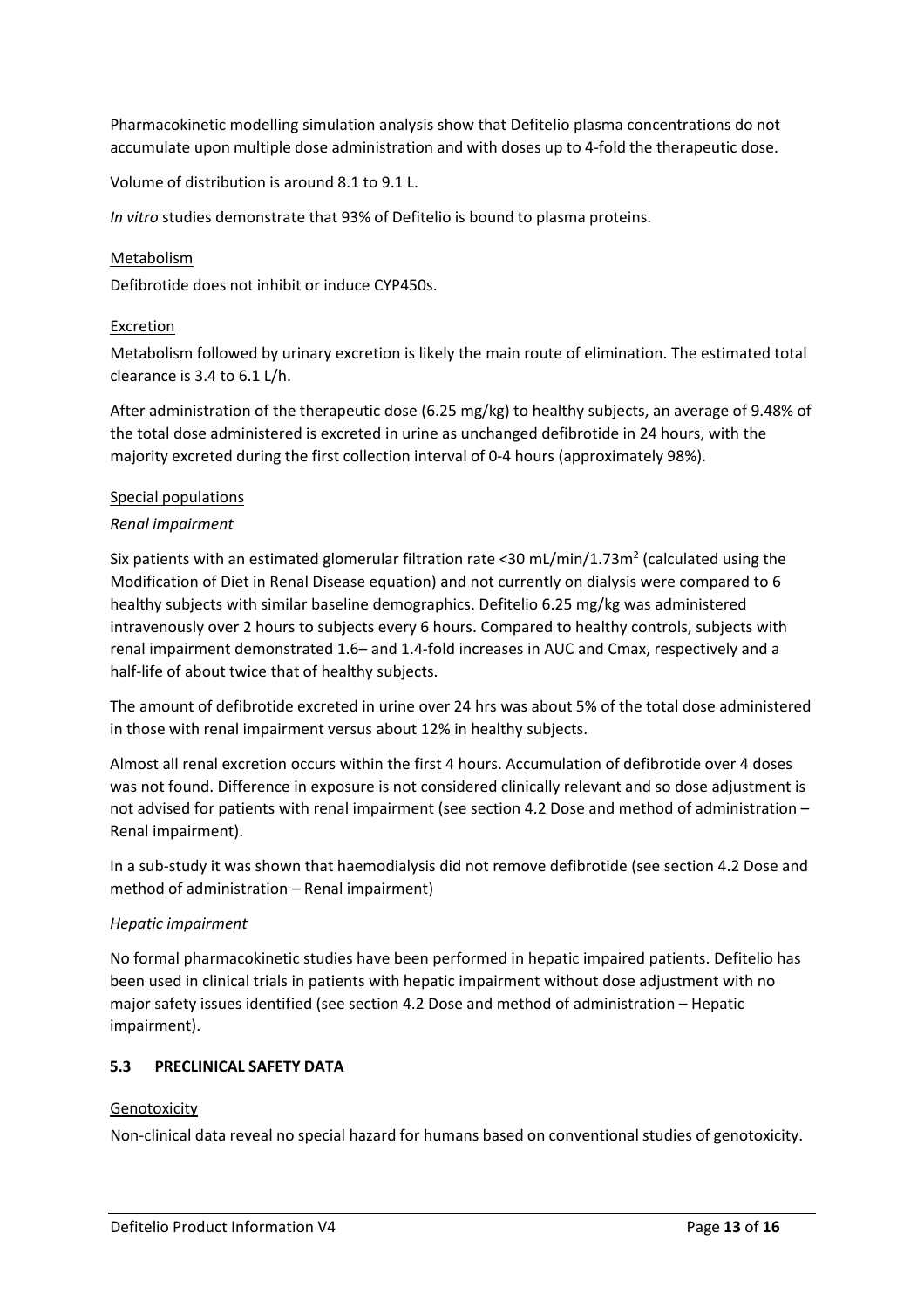# Carcinogenicity

While there was no evidence of carcinogenic potential following 2 years of dietary defibrotide administration to mice and rats (at up to 2000 mg/kg/day), this is not the clinical route of administration and the relative defibrotide exposure would be substantially less compared to intravenous administration, allowing limited conclusions to be drawn from these studies.

## Juvenile toxicity

Repeated intravenous administration of defibrotide, at doses below and close to the human therapeutic dose, to juvenile rats resulted in a delay in the mean age of preputial separation, suggesting a delay in the onset of male puberty in rats. However, the clinical relevance of these findings is unknown.

## **6. PHARMACEUTICAL PARTICULARS**

## **6.1 LIST OF EXCIPIENTS**

Sodium citrate dihydrate Hydrochloric acid (for pH adjustment)

Sodium hydroxide (for pH adjustment)

Water for injections

## **6.2 INCOMPATIBILITIES**

This medicinal product must not be mixed with other medicinal products except those mentioned in section 4.2 Dose and method of administration – Method of administration.

#### **6.3 SHELF LIFE**

Unopened vials

3 years.

#### In-use stability after first opening and/or dilution

From a microbiological point of view, after dilution, the reconstituted medicinal product should be used immediately.

If not used immediately, store at 2-8°C and discard after 24 hours.

# **6.4 SPECIAL PRECAUTIONS FOR STORAGE**

Store below 25°C. Do not freeze.

For storage conditions after dilution of the medicinal product, see section 6.3 Shelf life.

# **6.5 NATURE AND CONTENTS OF CONTAINER**

2.5 mL vials (Type I clear glass), closed with a stopper (butyl rubber) and seal (aluminium).

Pack size of 10 vials.

#### **6.6 SPECIAL PRECAUTIONS FOR DISPOSAL**

Defitelio is for single use in one patient only. Discard any unused contents.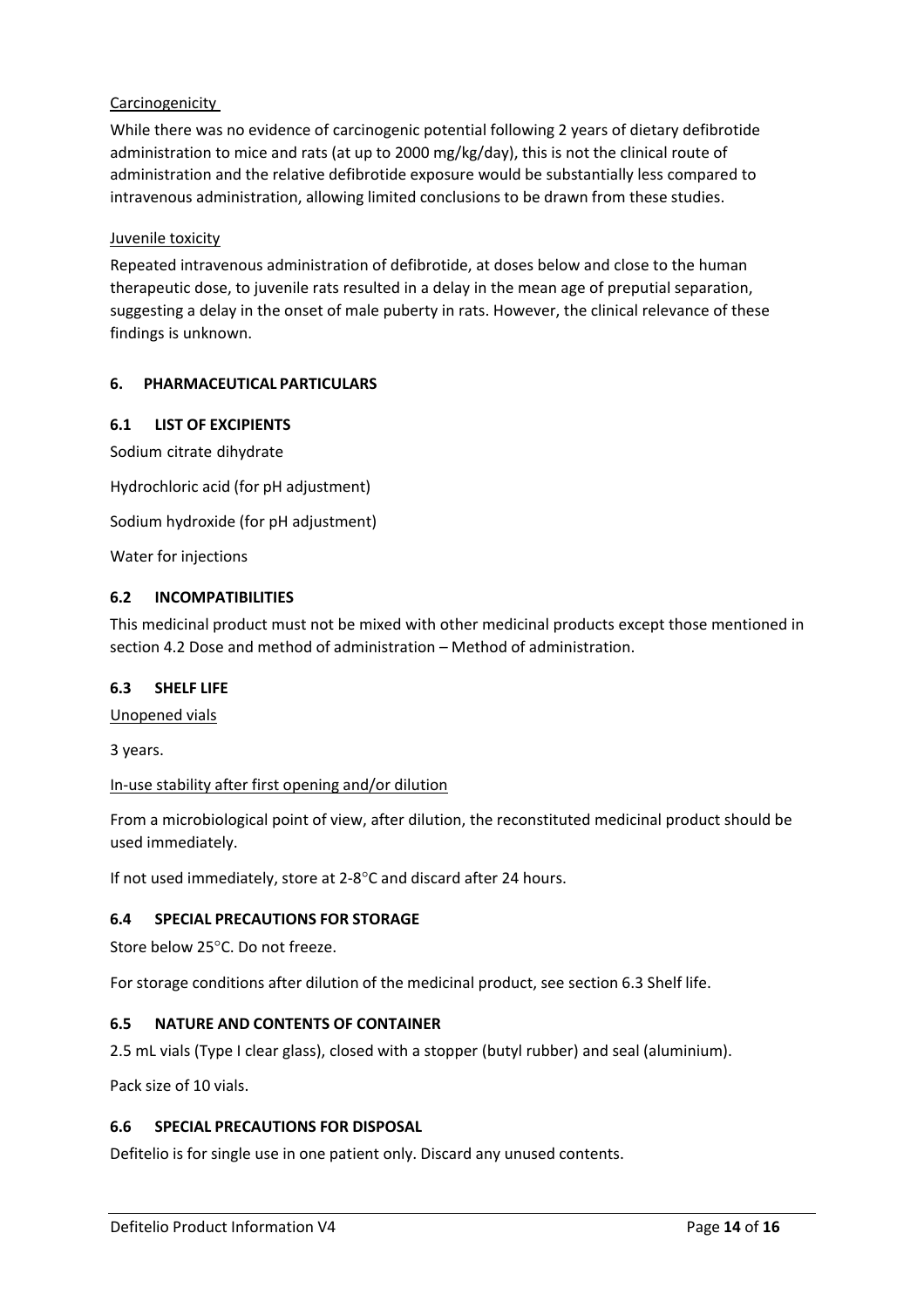In Australia, any unused medicinal product or waste material should be disposed of in accordance with local requirements.

# **6.7 PHYSICOCHEMICAL PROPERTIES**

## Chemical structure





CAS number

83712-60-1

# **7. MEDICINE SCHEDULE (POISONS STANDARD)**

S4 – Prescription Only Medicine

# **8. SPONSOR**

Jazz Pharmaceuticals ANZ Pty Ltd

One International Towers Sydney,

Watermans Quay,

Barangaroo, NSW, 2000

Australia

Phone: 1800 577 422

# **9. DATE OF FIRST APPROVAL**

23 July 2020